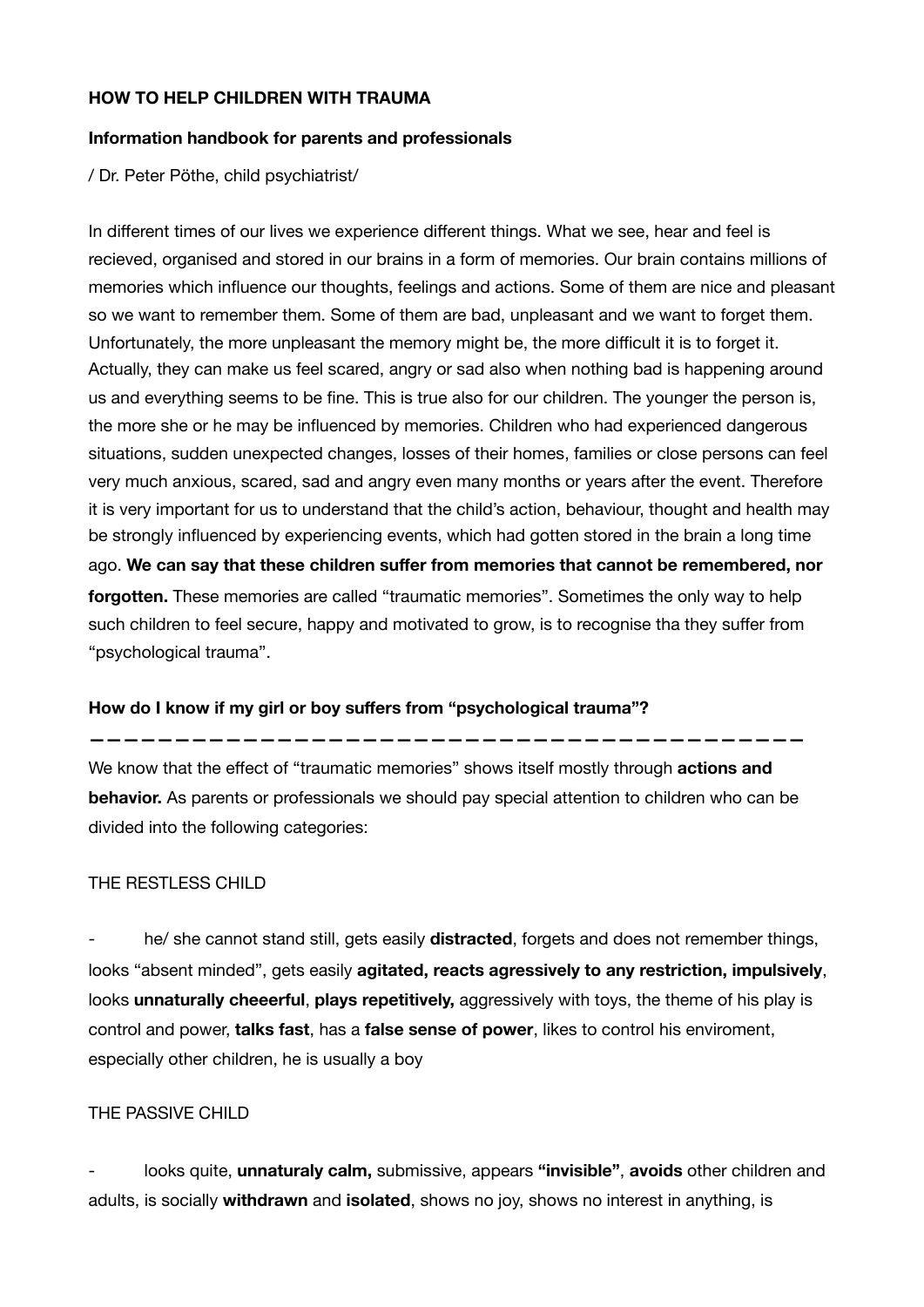**indifferent**, stares blank, is usually **compliant**, **does not play** or plays without fantasy**, lacks creativity, gets stuck** in simple situations, she is usually a girl

## THE RESTLESS/ PASSIVE" CHILD

experiences sudden shifts in mood and motivation, cries and loughs at the same time, fluctuates from social to withdrawn behaviour, is rejecting and clinging at the same time, has characteristics from both restless and passive child.

# The CHILD WITH HEALTH AND EDUCATIONAL CONCERNS

- a child may suffer from **problems with sleeping**, **nightmares**, **loss of memory, poor concetration**, loss of aquired knowledge, **avoidance** of certain people and situations, **reliving** of bad memories or scary images, **lack of selftrust,** lack of confidence, bed time **enuresis**, thumb sucking, **digestive problems**, weight loss, **headache, stomachache**, chronic exhaustion, and others…

# **How can I help a traumatised child?**

First of all it is useful to find out what we feel about our child. If we find out that she/he shows signs of a "RESTLESS CHILD", we may feel frustrated, annoyed and exhausted by constantly giving him/her attention and boundaries. If she or he fits more into a category of a "PASSIVE CHILD" we may feel angry and tired from providing constant motivation. If our child shows signs of both categories, we may feel confused and very worried In any case it is important to know that child is:

**—————————————————————————————————————————** 

- NOT NAUGHTY
- NOT LAZY
- NOT DISOBEDIANT
- NOT SPOILED

As we said before, she/he most probably suffers from "psychological trauma" which means that getting angry, inpatient or forcefull with him would not do any good. In fact, it can make things even worse.

So what can we do to help him/her to overcome the trauma?

The following ten points may give us some ideas about some real help for our troubled child:

1. First of all we need to tell him/her that we **don't blame** her/him for her/his actions because they are a result of their feelings, memories and fantasies, which they may not know about.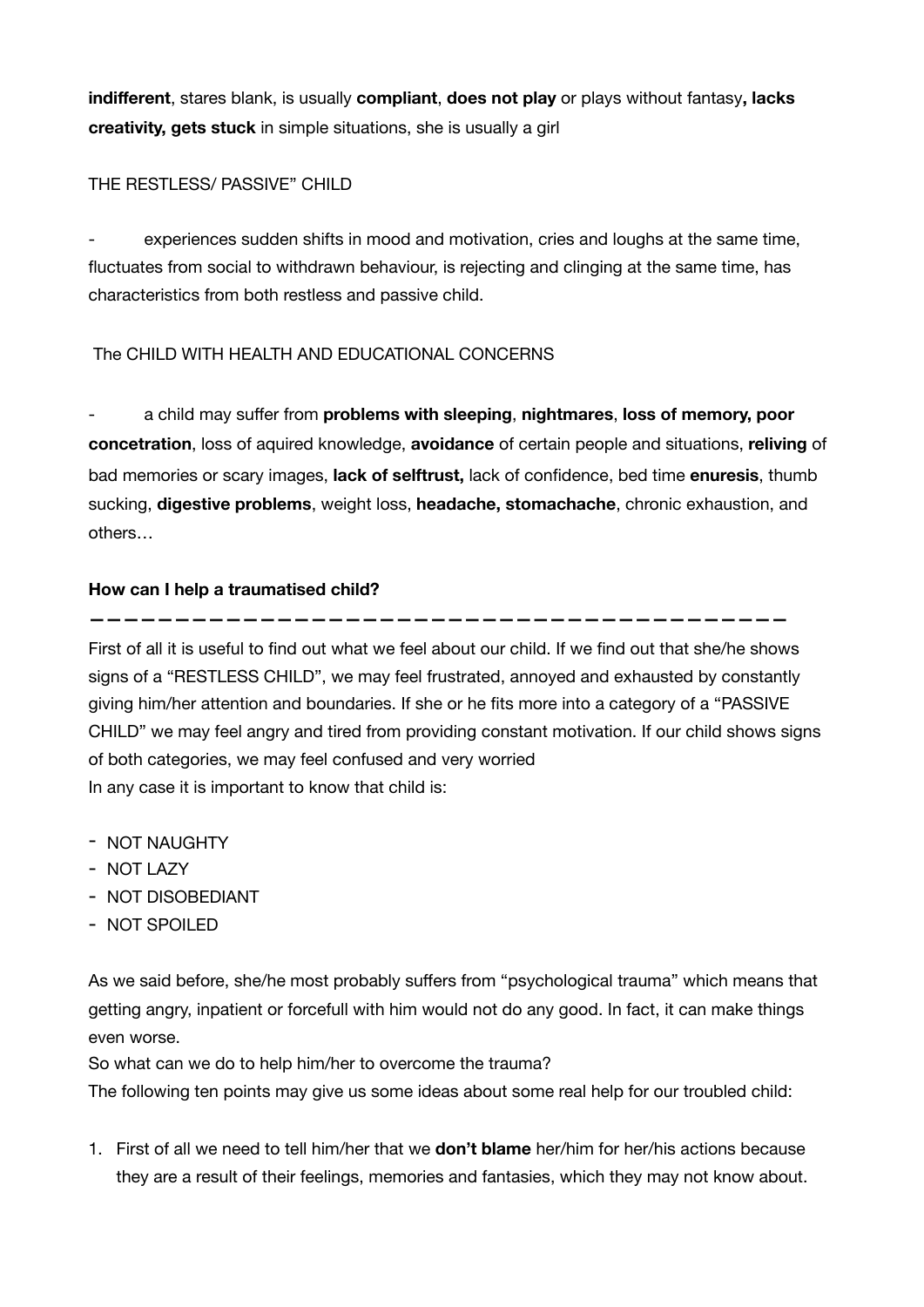- 2. We find time to sit down and **help them to know their feelings, fantasies** and memories. This **"special time" should be provided** exclusively to them without a presence of other children. It is good, if we give them this time regurarly approximately same time of the day even if it can last only for 30 or less minutes. Another way how to address our son's and daghter's toughts and feelings is to do just right after the "problematic" situation, that is when they become upset. The way how we **calm them down requires gentle holding, touching, talking but also commenting their their possible feelings.**
- 3. In the meantime we may **encourage them to express feelings** and fantasies as much as possible, at best through a creative play, painting, dancing or telling fantasy stories. Talking about feelings and images which may pop up in our minds will help them to understand that they what they do **makes sense from what they feel, and what they feel make sense from what has been going on with them.**
- 4. The feelings of **younger children** are usually expressed through bodily sensation. Sensitive **touching**, gentle hugging or **holding** in our arms can help them to calm down but also to get in contact with what they are really feeling. For children it is easier to express their feelings through **play with toys** and puppets the through words. Puppets act according to the their wishes, thoughts and feelings. We can also use toys to discover and name their true wishes and fears. Creative **painting** or fingerpainting also belong to activities by which your son or daughter can alleviate tension and show what she/he carries "inside".
- 5. We may know that the strongest feelings which "traumatised" children have, are the following ones:
- **SADNESS**, about loosing something and someone
- **FEAR**, of losing a member of the family, staying alone, being hurt, being unhappy, from future….

ANGER, with people who hurt the family, who forced to leave your home, who does not care, who don't protect them,…

- **HELPLESNESS** and LACK OF CONTROL over their own lives
- GUILT, for not being good and strong enough to save the family, for not protecting younger members of the family, for feeling angry at us, for disobeying us, for making us angry and unhappy…
- **SHAME** for being poor, homeless, without school, or the "original" family...

Everytime when we talk or listen to our child, we may wonder which of these feelings make him/ her suffer the most. In any case it is very useful to talk about these feelings openly, with no shame and fear. **Feelings are never dangerous. It is the action, what causes the problem, never a feeling.**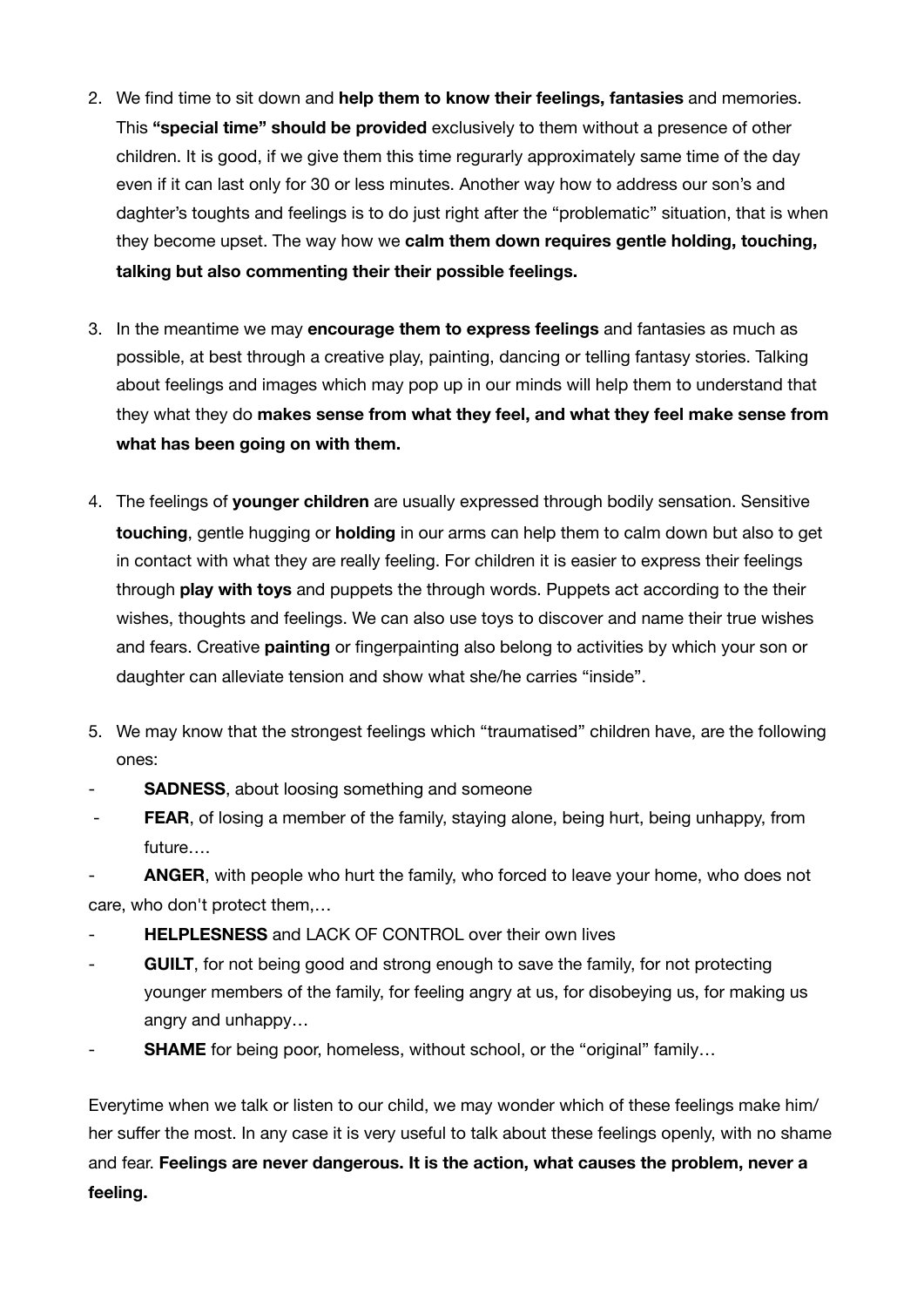- 6. **Making sense of their feelings** can happen simply by **talking to them about their stories and about our own stories**. We should remember, that children have many questions that they don't dare to ask. We may think about their **possible questions**, so that we help them to find answers and make them feel more secure. **Children usually become aware of their feelings when they see that we are not afraid of them**. Of course sometimes it's not possible to do that even for us.
- 7. We should try to **think about the worst possible feelings and fears** our child can have. Many of their feelings come from the fact, that they don't have any understanding of what had happened to them in the past and what may happen in the future. In terms of the future they usually don't think about the long term future. Much of what they care about is the next days or weeks. If we don't know what's goning to happen in the distant future, we should at least give them **clear information about the near future** and **ensure them that they are not going loose us** and nothing will take them away from them.
- 8. Think about ways h**ow you can make your child feel competent, how to give him/her a sense of** control. Children like to do stuff which they are good at. We should support their interests by giving them enough time and **praise** for doing what they like. **By praise and showing continous interest** we **motivate** our son or daughter **to improve** his/ her skills which he/she could be proud of.
- 9. We should never underestimate our own needs and capacities. There a times when we need someone with whom we share feelings or deepest worries. It is important to look and find such person. It could be another member of the family or a professional whom we trust. Although it may be very difficukt to trust, we need to make an attempt not only for our sake but also for the sake of our children. But remember! Children don't need us to be perfect or absolutely strong. **It's enough if we are stronger and more open to our feelings then them.**
- 10. If the problems of our child would continue, we should not hesitate to **contact a professional**  person who can treat effects of psychological trauma by specialised psychological or medical approach. It is worth to consult a person who is educated in child psychology.

#### **How can I help my child to grieve?**

Helping children with trauma often entails helping them with feelings connected with lost objects and persons. Dealing with loss is process that is called the grieving. Without grieving we cannot move forward and start a new life.

**———————————————————————————————————————————-**